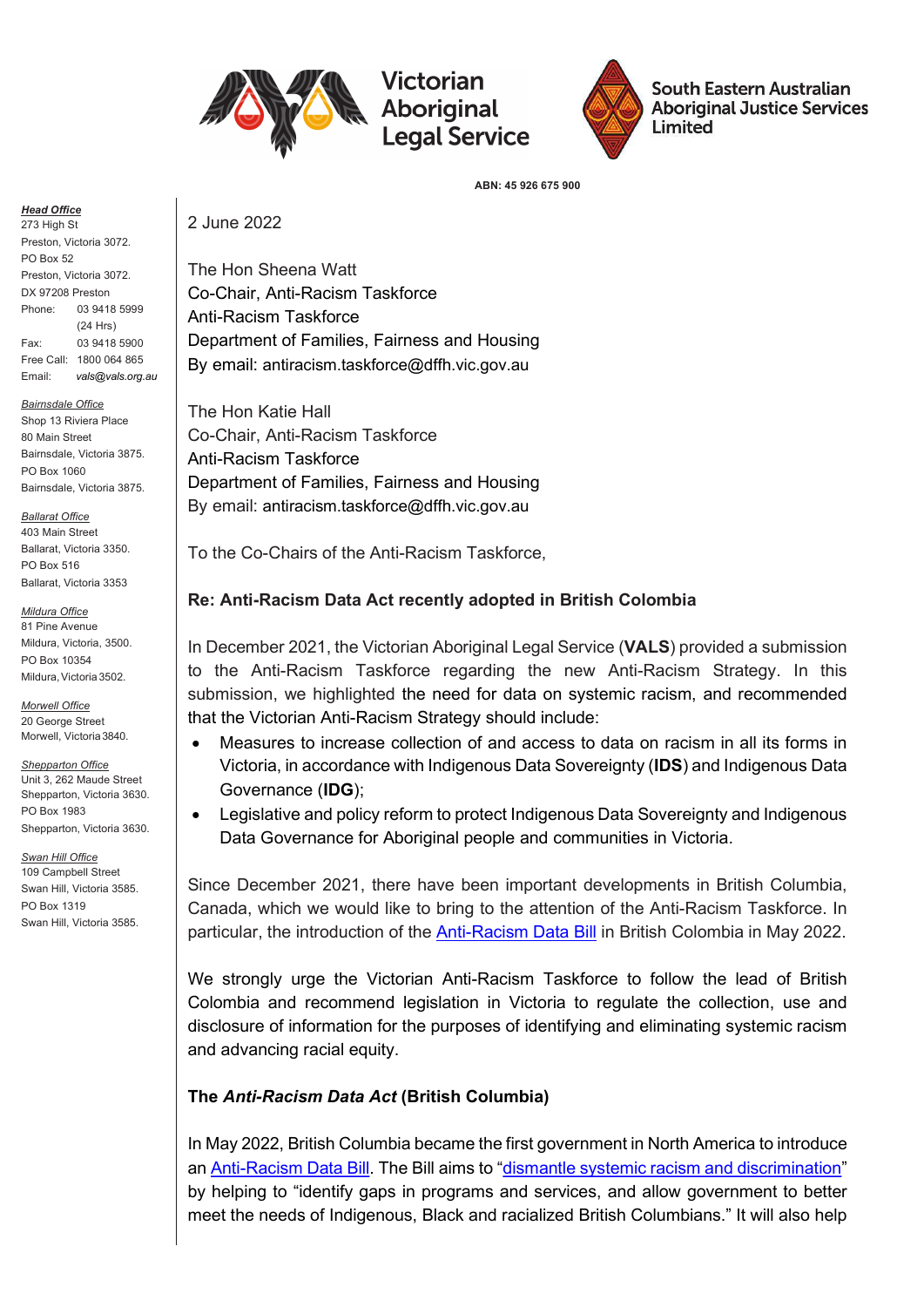

Victorian Aboriginal



South Eastern Australian **Aboriginal Justice Services** Limited

ABN: 45 926 675 900

#### Head Office

273 High St Preston, Victoria 3072. PO Box 52 Preston, Victoria 3072. DX 97208 Preston Phone: 03 9418 5999 (24 Hrs) Fax: 03 9418 5900 Free Call: 1800 064 865 Email: vals@vals.org.au

**Bairnsdale Office** Shop 13 Riviera Place 80 Main Street Bairnsdale, Victoria 3875. PO Box 1060 Bairnsdale, Victoria 3875.

**Ballarat Office** 

403 Main Street Ballarat, Victoria 3350. PO Box 516 Ballarat, Victoria 3353

Mildura Office 81 Pine Avenue Mildura, Victoria, 3500. PO Box 10354 Mildura, Victoria 3502.

Morwell Office 20 George Street Morwell, Victoria 3840.

**Shepparton Office** Unit 3, 262 Maude Street Shepparton, Victoria 3630. PO Box 1983 Shepparton, Victoria 3630.

Swan Hill Office 109 Campbell Street Swan Hill, Victoria 3585. PO Box 1319 Swan Hill, Victoria 3585. advance IDS and IDG, by establishing a process for government to seek consent from Indigenous communities to use their data.

The Bill follows a major report by the BC Office of the Human Rights Commissioner in 2020, which recommended that the Government legislate the collection, use and disclosure of demographic data for social change. According to the report:

By making systemic inequalities in our society visible, data can lead to positive change. The same data, used or collected poorly, can reinforce stigmatization of communities, leading to individual and community harm.

The Act has been co-developed with Indigenous leadership under the *Declaration on* the Rights of Indigenous Peoples Act 2021, which provides a road map for implementing the United Nations Declaration on the Rights of Indigenous Peoples (UNDRIP) in Canada.

### What does the Act do?

The Act provides a framework for collecting personal information for the purposes of identifying and eliminating systemic racism and advancing racial equity. In particular, it provides for:

• Public bodies can be required to collect and disclose information, including personal information, for the purpose of identifying and eliminating systemic racism and advancing racial equity;

 Development of data standards and directives, including to support culturally safe collection, use and disclosure of personal information;

 Annual publication of statistics or other information respecting systemic racism and racial equality, in consultation and cooperation with Indigenous peoples whose rights or interests could be affected:

 Annual identification of research priorities relating to the identification and elimination of systemic racism and advancement of racial equality, in consultation and cooperation with Indigenous peoples whose rights or interests may be affected by the research;

 Creation of an anti-racism data committee - composed of a majority of individuals who are racialised - to collaborate with government on how data is collected and used;

 An enforcement mechanism to ensure that public bodies are complying with the Act.

The Anti-Racism Data Act in British Columbia is a critical example of strong legislative and policy reform to address systemic racism, in line with the government's commitments